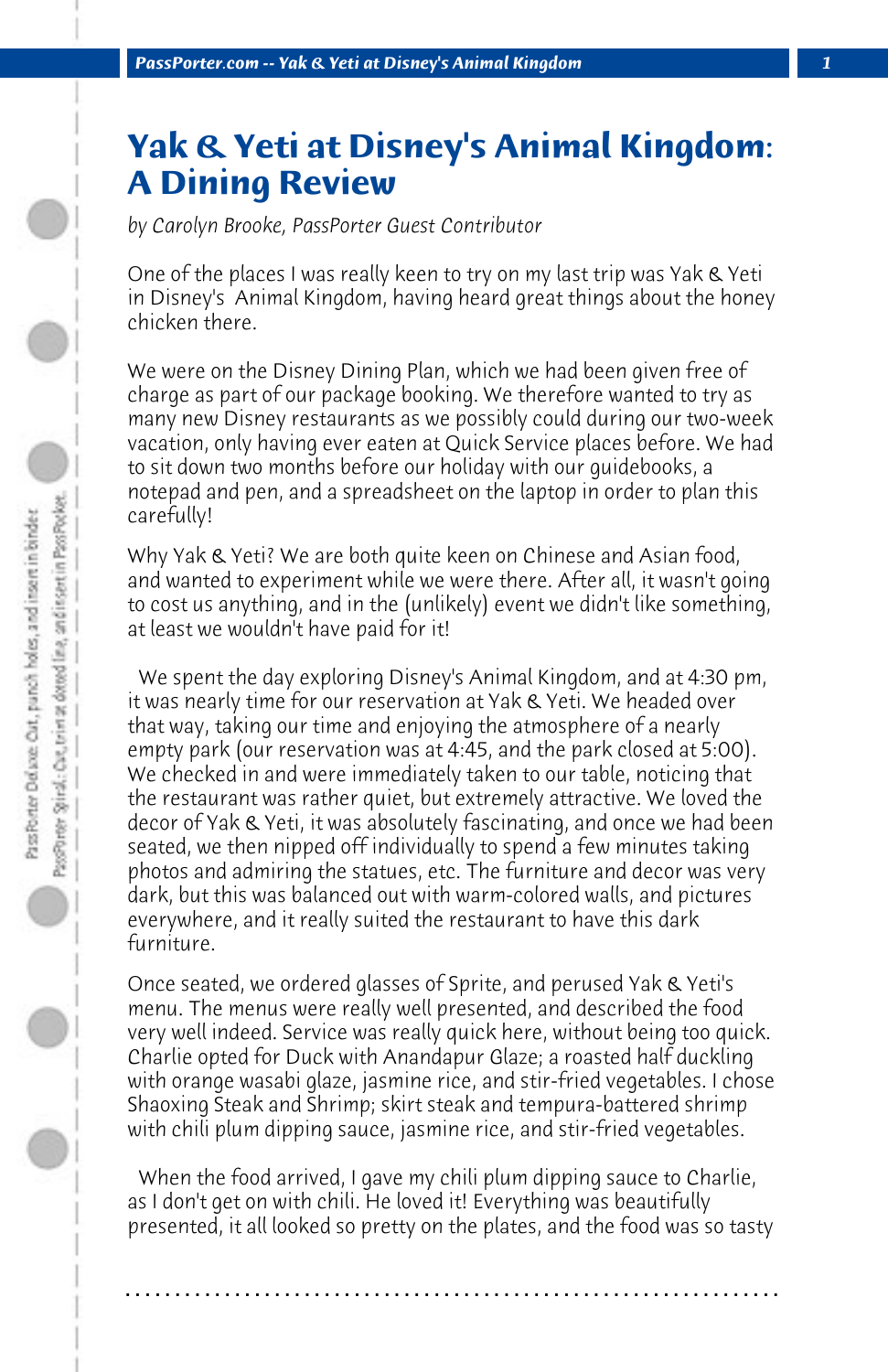*PassPorter.com -- Yak & Yeti at Disney's Animal Kingdom (continued) 2*

-- it was extremely high quality. We both loved the jasmine rice (so much so that I had it at another restaurant later in the trip), which was served moulded into a cup shape, and in my case had the shrimp leaning up against it!

 Charlie said the duck was the best he had ever tasted. He also really loved the orange wasabi glaze on it, which he said complimented the richness of the duck perfectly. My shrimp were huge, and served on wooden skewers, which made them very easy to eat. My steak was excellent, very tender and flavorful. We both struggled to finish all the vegetables, lovely and colourful as they were, as everything else was just so plentiful, and we wanted to save room for dessert.

 We finished with mango pie, served with fresh whipped cream and a swirl of raspberry sauce. In the words of today's youth, *OMG! This was A-MAZING* and we could have easily eaten a second serving, had we not been full to bursting! The pie filling was smooth, creamy, and yet tangy -- it really had a "bite" to it. The crust was crunchy and crumbly, and balanced out the smoothness of the filling very well.

Yak & Yeti was one of the best meals we'd had so far in our trip, and we definitely would not hesitate to return, even if we have to pay out of pocket for this meal, because it is a very good value for the money - the food was just such excellent quality. As it was, we "paid" with two table service credits and then left a tip. The service was excellent, and we had thoroughly enjoyed our visit to this restaurant.

 [When we left Yak & Yeti, the park was closed and virtuall](http://www.passporter.com/articles/yak-yeti-review-animal-kingdom.php)y empty, apart from the odd cast member wandering around. It was lovely to slowly stroll out, taking photos as we went. We didn't notice any security guards or cast members following us to encourage us to leave, and no-one hassled us. This was just as well, really, as we were much too full to leave quickly!

*About The Author: Carolyn lives in the UK, first fell in love with Walt Disney World in 1989, and has visited 10 times since then. She & #39;s also made 6 visits to Disneyland Paris. Her dream is to live in a fairytale castle with her handsome prince; failing that, regular visits to any Disney park anywhere in the world will do!*

**. . . . . . . . . . . . . . . . . . . . . . . . . . . . . . . . . . . . . . . . . . . . . . . . . . . . . . . . . . . . . . . . . .**

*Article last updated: 02-09-2012*

*View the latest version online at: http://www.passporter.com/articles/yak-yeti-review-animal-kingdom.html*